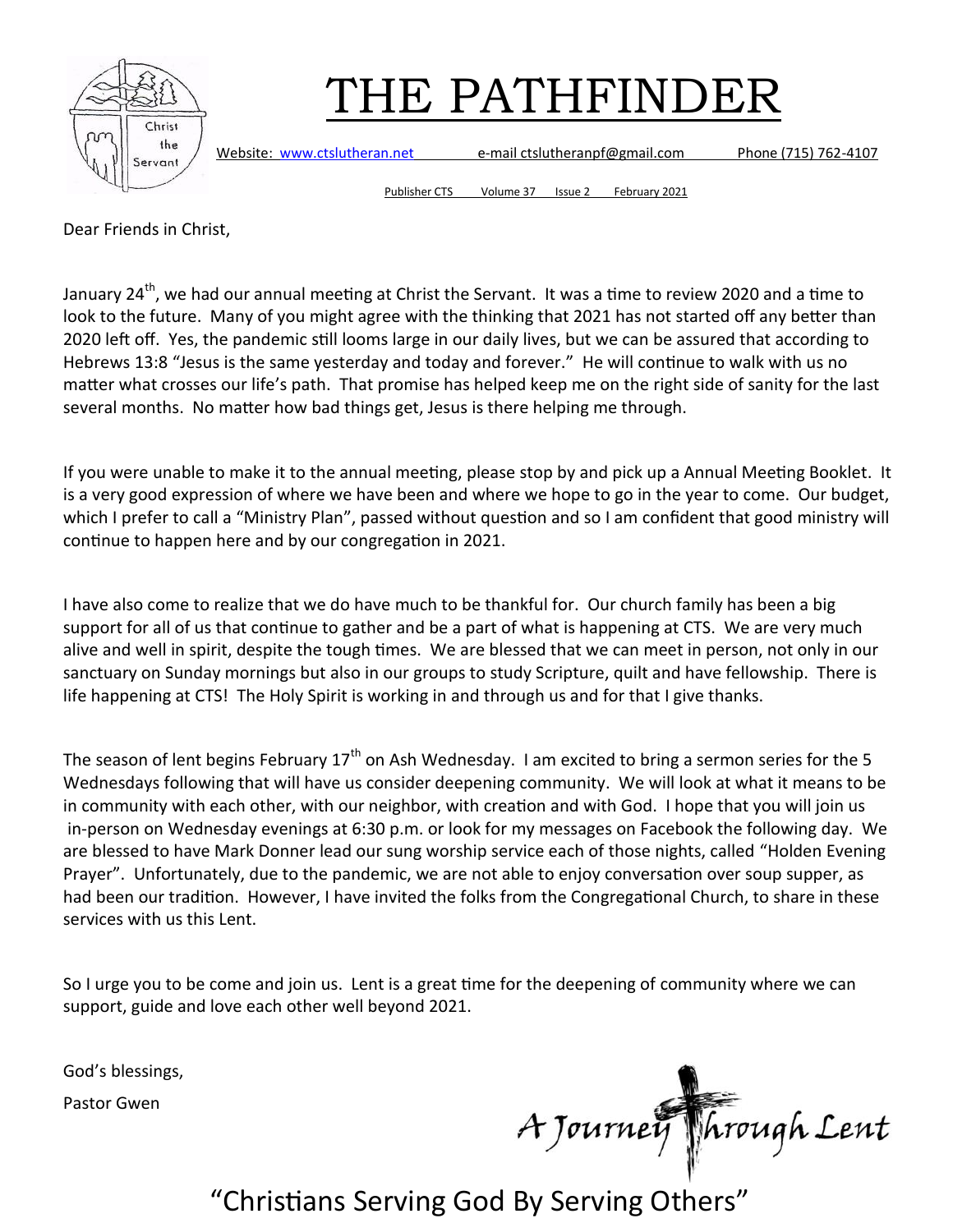

Website: [www.ctslutheran.net](http://www.ctslutheran.net/) e-mail ctslutheranpf@gmail.com Phone (715) 762-4107

Publisher CTS Volume 37 Issue 2 February 2021

### **Office Hours for Pastor - February 2021**

| February 2nd  | 2:00-5:00 pm  |
|---------------|---------------|
| February 4th  | 9:00-12:00 pm |
| February 9th  | 2:00-5:00 pm  |
| February 11th | 9:00-12:00 pm |
| February 16th | 2:00-5:00 pm  |
| February 18th | 9:00-12:00 pm |
| February 23rd | 2:00-5:00 pm  |
| February 26th | 9:00-12:00 pm |
|               |               |

### **Men's Group—Thursday**

| February 4th  | 5:00-6:00 pm |
|---------------|--------------|
| February 11th | 5:00-6:00 pm |
| February 17th | 5:00-6:00 pm |
| February 24th | 5:00-6:00 pm |

### **Bible Study Sunday following Worship**

February 7th February 14th February 28th

### **Women's Quilting Group—Thursday**

| February 4th  | $9:30 \text{ am}$ |
|---------------|-------------------|
| February 11th | $9:30$ am         |
| February 18th | $9:30$ am         |
| February 25th | $9:30 \text{ am}$ |

### **Confirmation**

| February 2nd  | 2:30-3:30 pm |
|---------------|--------------|
| February 9th  | 2:30-3:30 pm |
| February 16th | 2:30-3:30 pm |
| February 23rd | 2:30-3:30 pm |

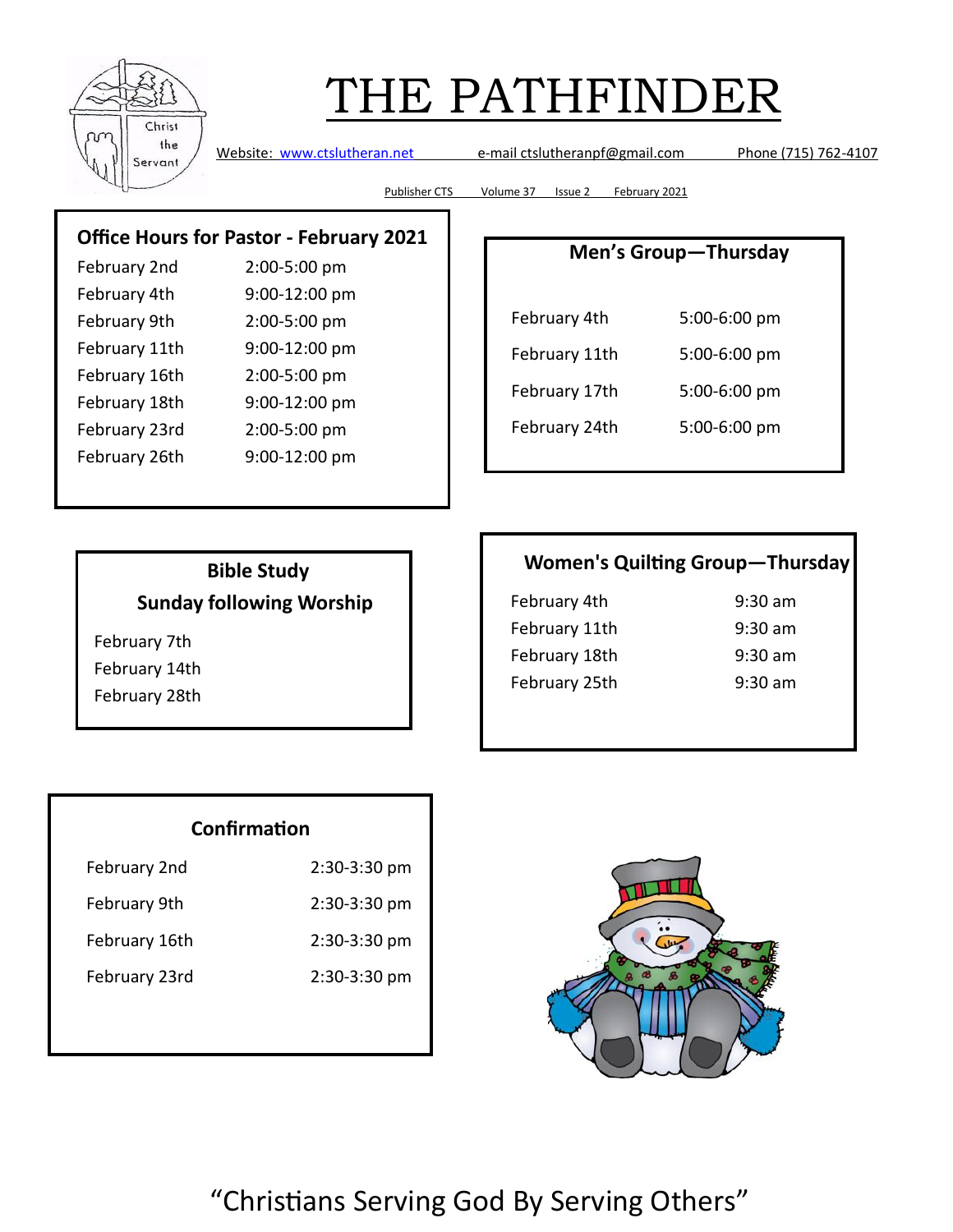

Website: [www.ctslutheran.net](http://www.ctslutheran.net/) e-mail ctslutheranpf@gmail.com Phone (715) 762-4107

Publisher CTS Volume 37 Issue 2 February 2021



## **February Bible Readings**

#### **February 7, 2021 Fifth Sunday after Epiphany**

First Lesson Isaiah 40:21-31 Psalm 147:1-11, 20c Second Lesson 1 Corinthians 9:16-23 Gospel Lesson Mark 1:29-39

#### **February 14, 2021 Transfiguration of Our Lord**

First Lesson 2 Kings 2:1-12 Psalm 50:1-6 Second Lesson 2 Corinthians 4:3-6 Gospel Lesson Mark 9:2-9

#### **February 21, 2021 First Sunday of Lent**

First Lesson Genesis 9:8-17 Psalm 25:1-10 Second Lesson 1 Peter 3:18-22 Gospel Lesson Mark 1:9-15

#### **February 28, 2021 Second Sunday of Lent**

First Lesson Genesis 17:1-7, 15-16 Psalm 22:23-31 Second Lesson Romans 4:13-25 Gospel Lesson Mark 8:31-38



**Therefore confess your sins to one another, and pray for one another, that you may be healed… James 5:16.**

Please remember these people and requests in your prayers.

**Health/ Concerns:** Dale, Scott, Margaret, Tom, Mary, Angie, Steve, Sally, Gerry, Gail, and Pete.

**Military** - Anton, Allesa Marrie and Natalie.

CTS Church Council, Men's Group, WELCA, Quilting Ministry, Adult Bible Studies, CTS Youth, AIDS orphans in Malawi, Hunger and poverty in the world, and those struggling with the Coronavirus.

**\*\*\*\*\*\*\*\*\*\***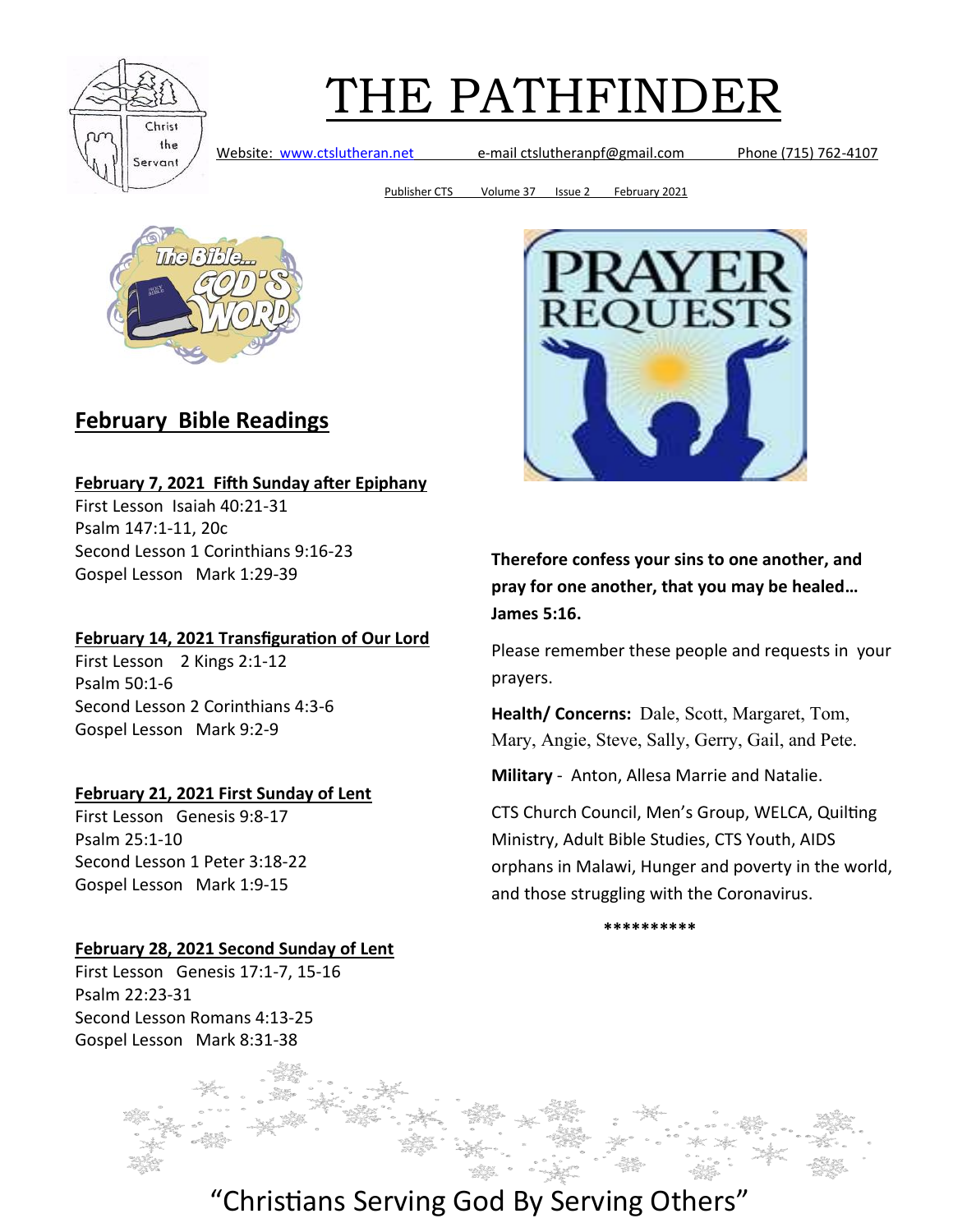

Website: [www.ctslutheran.net](http://www.ctslutheran.net/) e-mail ctslutheranpf@gmail.com Phone (715) 762-4107

Publisher CTS Volume 37 Issue 2 February 2021

## Important Information

Please check the schedule for Men's Group. The group will be meeting on February 4th, February 11th, February 17th, and February 24th. Time will remain the same at 5:00 pm.

Our new copy machine will be delivered on February 4<sup>th</sup>. If you need to use it please see Pastor Gwen and she will help you get started, as it is different than the one we currently own. If possible the codes for the different groups will remain the same. See the chart as usual.

We also will be changing the phone and internet provider in February. If you have trouble logging on to the internet see Pastor for the password.

Bible study— Bible study continues on Sunday mornings after worship. We are currently doing a study written by Max Lucado called Unshakeable Hope. See Pastor Gwen for more information or come join in at 10:45 a.m. Sunday mornings.

The CTS Safety Team requires masks to be worn when in our building. Social distancing of 6 feet should also be observed as well. Masks, hand sanitizer and disinfecting wipes are available throughout the building.

Lenten Worship will begin on February 24<sup>th</sup> at 6:30 for 5 weeks. We will be using Marty Haugen's "Holden Evening Prayer" as our order of worship. Pastor Gwen will be preaching all 5 weeks as the Congregational church is currently without a pastor. Due to Covid-19 we will not be having our traditional soup supper prior to our worship together.

## **Worship Volunteer Schedule February 2021**

| Date                                             | <b>Assisting Minister</b> | <b>Altar</b><br>Guild | Greeter/Usher             |
|--------------------------------------------------|---------------------------|-----------------------|---------------------------|
| <b>February 7th</b>                              | <b>Barb Schindhelm</b>    | Margaret McCulloch    | Ann Wojcieszak            |
| <b>February 14th</b>                             | Mary Rusch                | Margaret McCulloch    | Chuck and Barb Schindhelm |
| February 17 <sup>th</sup><br>Ash Wednesday       |                           | Margaret McCulloch    | Margaret McCulloch        |
| <b>February 21st</b>                             | <b>Barb Schindhelm</b>    | Margaret McCulloch    | David Shaw & Mary Rusch   |
| <b>February 24th</b><br><b>Wednesday Evening</b> | XXXXXXXXXXXXXXX           | XXXXXXXXXXXXXXX       |                           |
| <b>February 28th</b>                             | Liz Carpenter             | Margaret McCulloch    | Paul & Nancy Miller       |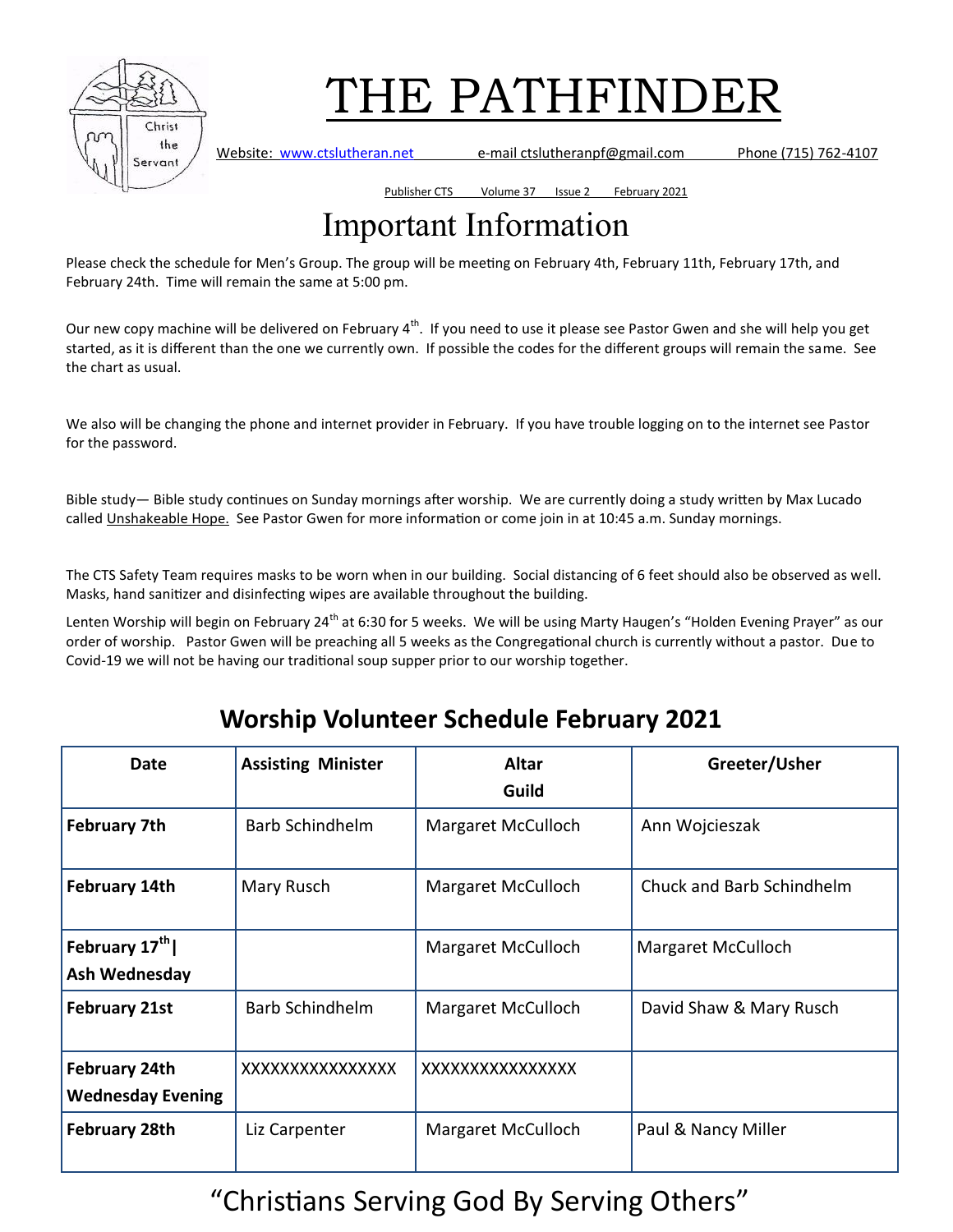

Website: [www.ctslutheran.net](http://www.ctslutheran.net/) e-mail ctslutheranpf@gmail.com Phone (715) 762-4107

Publisher CTS Volume 37 Issue 2 February 2021

## **Worship Volunteer Schedule March 2021—Easter Sunday**

| <b>Date</b>                                  | <b>Assisting Minister</b> | <b>Altar</b><br>Guild | Greeter/Usher             |
|----------------------------------------------|---------------------------|-----------------------|---------------------------|
| <b>March 3rd</b><br><b>Wednesday Evening</b> | XXXXXXXXXXXXXXX           | XXXXXXXXXXXXXXX       |                           |
| March 7th                                    |                           | Ann Wojcieszak        | Chuck and Barb Schindhelm |
| March 10th<br><b>Wednesday Evening</b>       | XXXXXXXXXXXXXXX           | XXXXXXXXXXXXXXX       |                           |
| March 14th                                   | Mary Rusch                |                       | Ann Wojcieszak            |
| March 21st                                   | Chuck Schindhelm          | Margaret McCulloch    | David Shaw & Mary Rusch   |
| March 24th<br><b>Wednesday Evening</b>       | XXXXXXXXXXXXXXXX          | XXXXXXXXXXXXXXX       |                           |
| March 28 <sup>th</sup><br><b>Palm Sunday</b> | Liz Carpenter             | Jill Nelson           |                           |
| <b>April 1st</b><br><b>Maundy Thursday</b>   |                           |                       |                           |
| <b>April 2nd</b><br><b>Good Friday</b>       |                           |                       |                           |
| April 4th<br><b>Easter Sunday</b>            |                           |                       |                           |